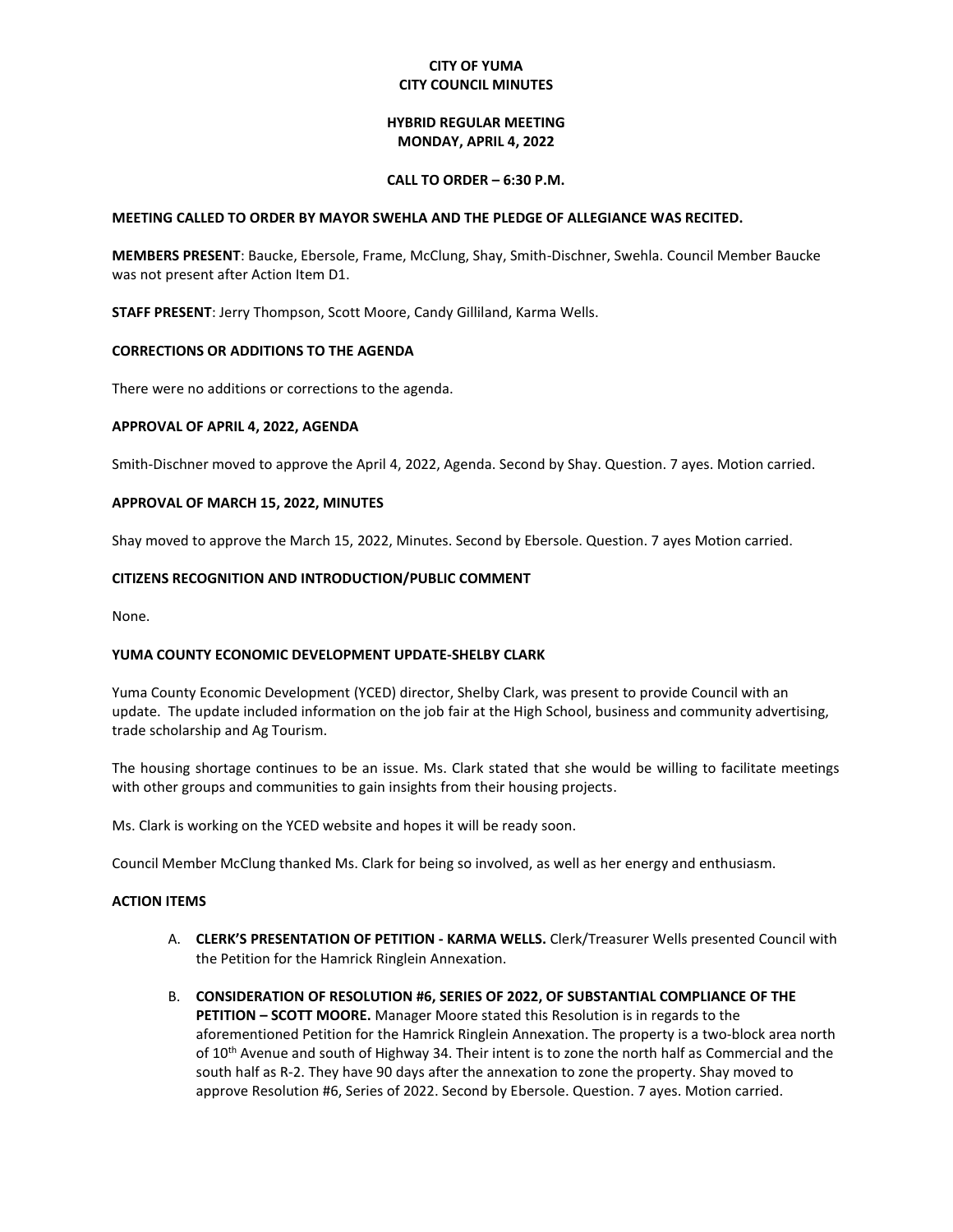C. **APPROVAL OF BILLS – KARMA WELLS.** Clerk Treasurer Wells provided Council with an additional list of bills for approval. Shay moved to approve the bills. Second by McClung. Question. 7 ayes. Motion carried.

# D. **PURCHASES IN EXCESS OF \$5,000 – SCOTT MOORE.**

1- Manager Moore is seeking approval for the purchase of a new mower deck for the airport. We would like to use funds from the Coronavirus Response Grant Program, as this would be an eligible item. Three bids were received and all specifications were met.

21<sup>st</sup> Century Equipment \$20,079.32

| Redlund Equipment | \$19,097.00 |
|-------------------|-------------|
| Taylor Implement  | \$16,500.00 |

Baucke moved to accept the bid from Taylor Implement in the amount of \$16,500. Second by Shay. Question. 7 ayes. Motion carried.

2- Manager Moore stated that he is also seeking approval for the purchase of an Aeration Drive Bridge. This will be for the replacement of a faulty drive motor at the WWTP. We would like to have the faulty motor rebuilt, so we have a spare on hand. A quote was received from Schreiber, LLC in the amount of \$6,411.00, plus freight. The freight charge has not been determined yet, so Manager Moore would like approval for a not to exceed amount of \$7,500.00. McClung moved to approve the purchase not to exceed \$7,500.00. Second by Smith-Dischner. Question. 6 ayes. Motion carried.

3- Manager Moore stated that an injector went out on one of the ambulances. It was taken to Korf's for repair and discovered that the other injectors should be replaced as well. The cost of the repairs is \$7,057.08. Ebersole moved to approve the repairs to the ambulance. Second by McClung. Question. 6 ayes. Motion carried.

#### **ADDITIONAL BUSINESS**

None.

#### **REPORTS**

#### **CITY MANAGER, SCOTT MOORE**

Manager Moore reported that street sweeping operations are underway. The newest street sweeper is back in use and is being greased and maintained regularly.

In the Sanitation department, both trash trucks are operational.

Spring Clean-up will begin on April 25.

There has been an ongoing issue with trash and tree branches being dumped in the green grass and leaf containers. It is being contemplated to remove those containers that habitually have trash being dumped in them.

#### **CITY CLERK/TREASURER, KARMA WELLS**

Clerk/Treasurer Wells provided Council with the finance and sales tax reports. She also stated that the auditors were here last week and she expects to hear back from them in June. Tomorrow is election day.

#### **CHIEF OF POLICE, JERRY THOMPSON**

None.

**CITY COUNCIL REPORTS**